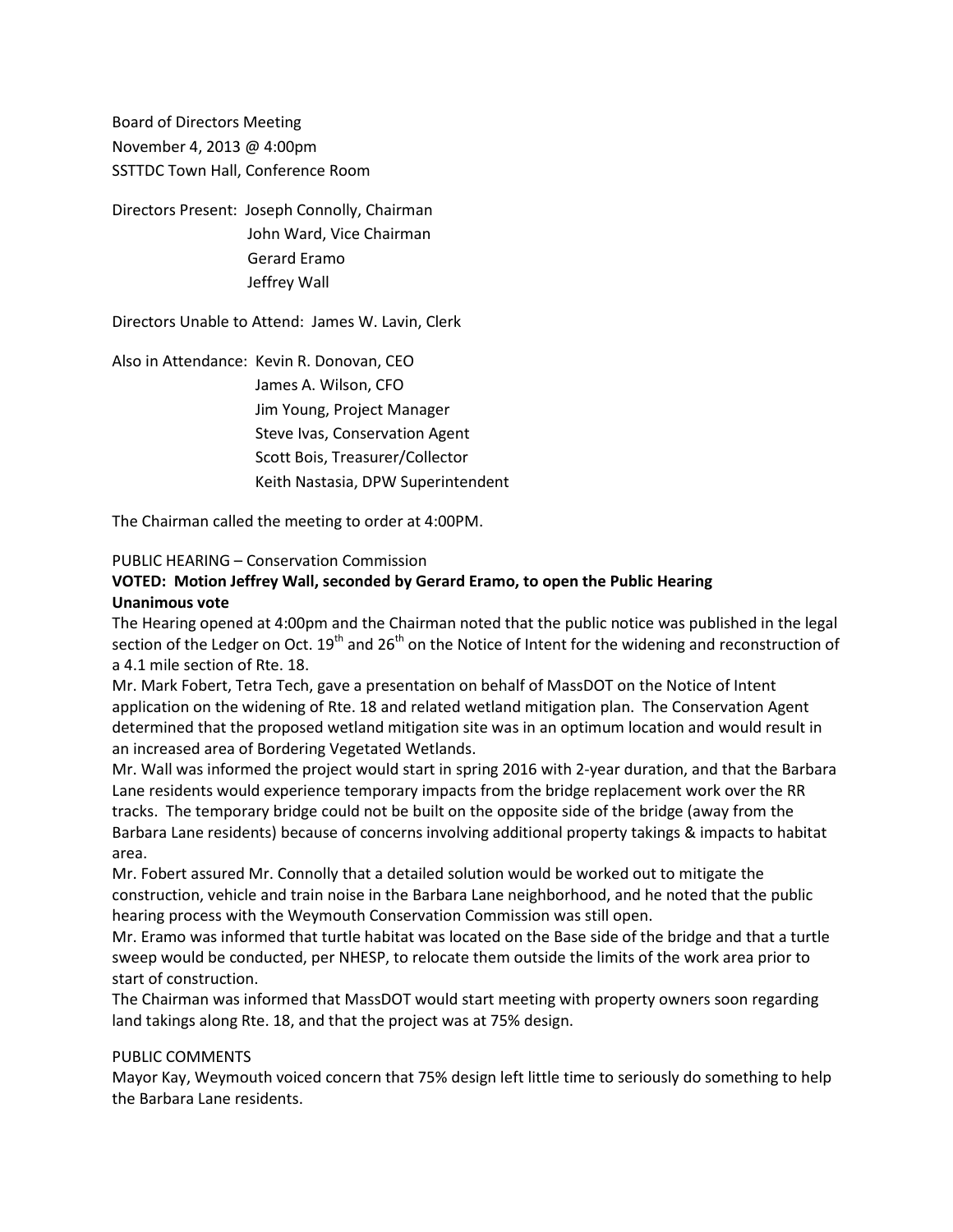Ms. Parsons, Rockland, was informed that French's Stream flooding would decrease with increased flood storage proposed on Base.

Mr. Bromberg, Rockland, was informed that a flood storage ditch would be located on the west side of French's Stream, and that storm water from Rte. 18 would flow into a basin created on site with a sediment trap; clean water would slowly release to French's Stream at a rate less than current peak flows. With regards to the trail system, Mr. Bromberg was informed that the top of the slope at the replicated wetland area would be a great spot to establish and maintain a trail system.

The Project Manager noted that a courtesy copy of the Notice of Intent filing was provided to the Rockland Conservation Commission. The Board was informed that DEP had not yet assigned a file number to the NOI application, and it was recommended that the Hearing be continued to the next meeting. The Hearing was continued at 4:27pm

# **VOTED: Motion of Jeff Wall, seconded by Gerard Eramo, to continue the Public Hearing to December 16, 2013 @ 4:00pm**

**Unanimous vote**

### PUBLIC HEARING – Tax Classification

## **VOTED: Motion of Gerard Eramo, seconded by John Ward to open the Public Hearing on Tax Classification**

### **Unanimous vote**

The Hearing opened at 4:30pm and the Chairman noted that the public notice was published in the legal section of the Ledger on Oct.  $19<sup>th</sup>$  on the annual classification of property for tax purposes. Discussion ensued on the FY13 tax rates of the three Host Communities, and the requirement to keep residential rates similar to the Town of Weymouth. The Chief Financial Officer indicated that a single tax rate for SouthField would be \$21.62 (as per Dept. of Revenue LA5 documentation), and would increase residential taxes \$8 per \$1000 or a \$3,500 increase on an average value of \$430K. The Board of Assessors recently met and voted to recommend a split tax rate – residential \$13.47 and commercial \$30.73; an increase of 1.68% residential and 16.6% commercial from 2013 rates. Further discussion ensued on the commercial market condition and the binding agreement on the tax rates. The Board noted they did have the ability to offer tax relief on commercial vertical construction to multiple clients, on a sliding scale over 20 years. The Board was informed that tax rate certification was linked to the infrastructure bond, the Special Assessment, and the pledge of up to 35% of ad valorem taxes to pay the bond.

### PUBLIC COMMENTS

Ms. Hilbert, Weymouth, was informed that DOR allowed split tax rates per enabling legislation, and that SSTTDC was trying to accommodate businesses while being cognizant of the residential rate requirement. The public hearing closed at 4:40pm

### **VOTED: Motion of John Ward, seconded by Jeff Wall, to close the Public Hearing Unanimous vote**

### Board Measure 13-040

**VOTED: Motion of Jeff Wall, seconded by John Ward, that this meeting was noticed by publication in the Patriot Ledger on Oct. 19, 2013. The meeting having been duly noticed, the Board of Directors approves the recommendation of the Board of Assessors to set a tax split for FY2014 with a shift of 1.42126%, with no Residential Exemption. In addition, the revenue sources as identified in the FY14 RECAP form is hereby approved.**

**Unanimous vote**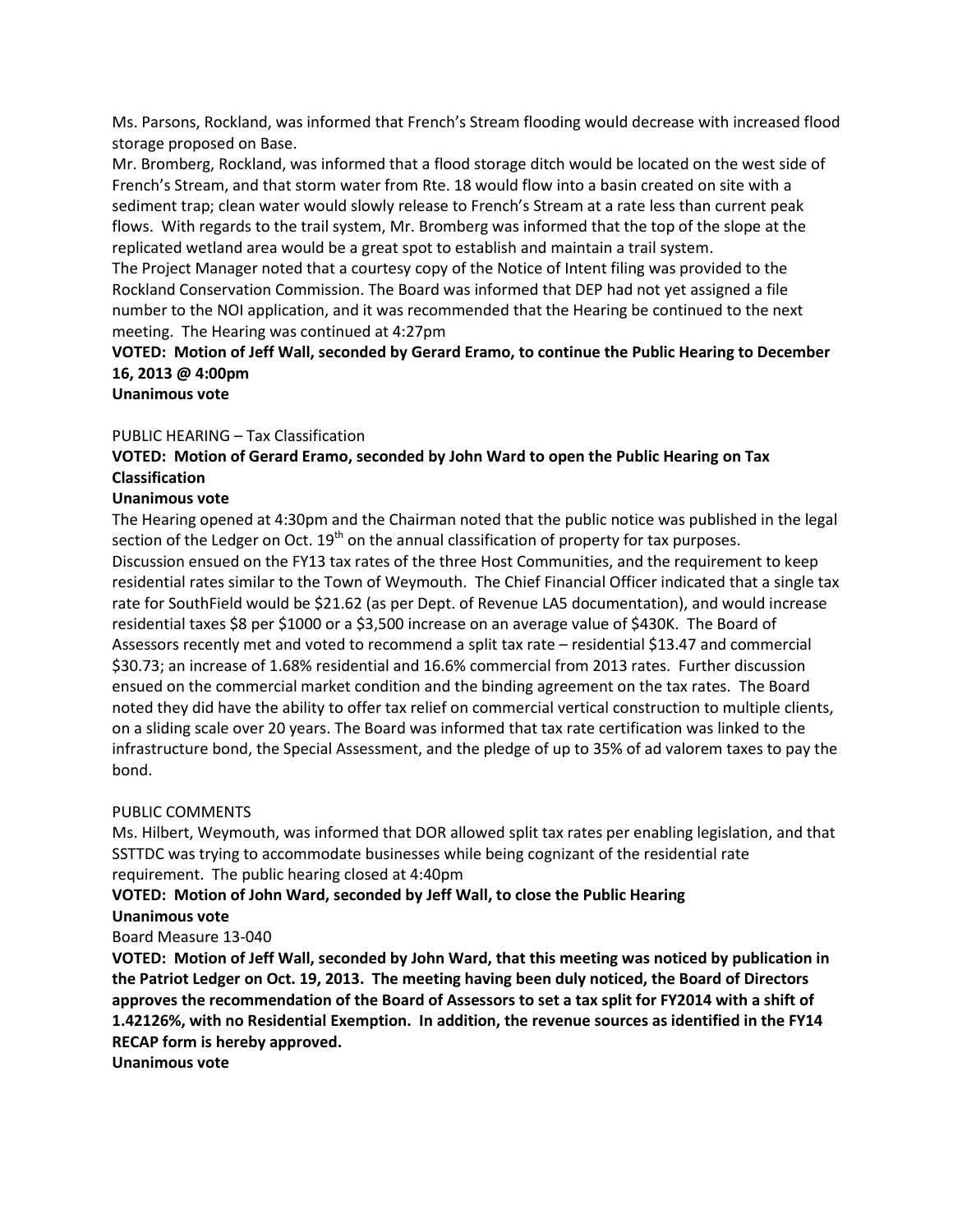#### FINANCIALS

General Fund Budget

The Chief Financial Officer recommended a FY14 Supplemental Budget of approximately \$5.7M with \$1.1M coming from Free Cash and \$447K from Stabilization account. Mr. Wilson reviewed his revenue summary, noting an increase in taxes, special assessments and entitlement fees, and a decrease in building permits.

He then reviewed the expenditures related to contractual obligations through Dec.  $31<sup>st</sup>$ . The Board was informed that the Budget approved in May did not include the Public Safety contract with the Town of Rockland; or the substantial increase in police calls (up 40%) over the past six months, or the addition of Parkway maintenance.

The major increase in the budget was the \$600K allotted to the State for the claw-back provision. Included in the Budget was \$50K to increase the Overlay account in the event that LNR and Eventide were successful in their abatement appeals filed with the Appellate Tax Board on FY13 assessed (and certified) values. The Board was informed that LNR's claim in the abatement process was that the land was worthless, zero based.

The Chairman was informed of a \$140K increase for Police services, and that payment to Weymouth Police required an invoice; advance payments were not allowed by law.

The Chairman noted the Corporation worked hard to reduce the costs in the consultant line item, and thanked the consultants for their continued hard work and their reduced rates.

Discussion ensued on free cash and the need to use it for claw-back provision and bond payment, if reduced tax revenue occurred. The claw-back provision would decrease if there was increased construction; then new state revenues would increase (generated from sales tax and income tax on new permanent jobs). The Agreement was weighted heavily on permanent jobs, but with no commercial development in the foreseeable future, a \$1.6M payment was anticipated again in FY15. Free Cash would have to be utilized until the claw-back provision actually changed.

The Chairman was informed that permanent job positions were directly related to commercial development, there were no permanent jobs resulting from residential development. Board Measure 13-041

**VOTED: Motion of John Ward, seconded by Gerard Eramo, that the South Shore Tri-Town Development Corporation raise and appropriate the sum of \$5,733,665 to provide for all the expenses for the maintenance and operation of SSTTDC's several departments and activities for the fiscal year 2014 in accord with the attached Exhibit A (an increase in the operation expenses of SSTTDC of \$1,060,042 as outlined on the attached worksheet). This measure is intended to increase by \$1,060,042 the appropriation of \$4,673,623 as voted in measure 13-0005 that includes \$200,264 budget for overlay for abatements. Furthermore, that the amount of \$1,168,523 from the FY12 Free Cash is hereby reiterated for the purpose of balancing the Fiscal Year 2014 Budget. In addition, the sum of \$447,117.85 from the Stabilization Account is appropriated to fund a portion of the FY13 Parkway Deficiency Unanimous vote**

### Enterprise Fund Budget

The Chief Financial Officer noted the need to increase the Enterprise budget to \$717,289 due to increased water usage (25,000 units), and the need for a mapping system of water gate values in the old Navy distribution system. The Board was informed that substantial mitigation was needed for the two water main breaks (old system), both located on Shea Memorial Drive. Other increased expenses included engineering services associated with the water main breaks, safe water assessment requirements and other extraordinary expenses. The majority of the increase was for water usage. Board Measure 13-042